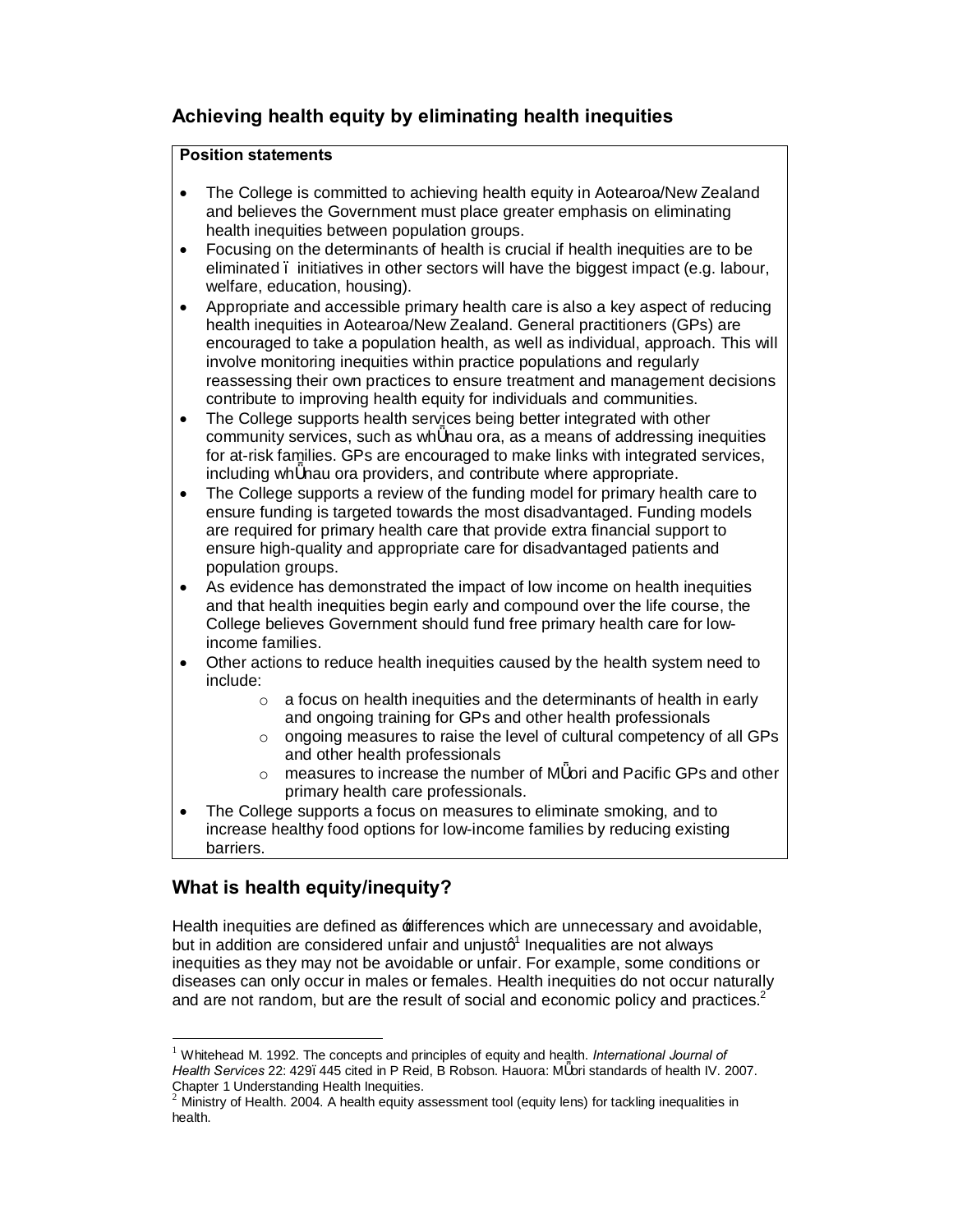In all countries, more socially disadvantaged groups have poorer health, greater exposure to health risks and poorer access to health services.<sup>3</sup> Achieving health equity does not mean that resources are equally shared; rather, it acknowledges that unequal resource distribution may be essential to ensure different groups enjoy equitable health outcomes. Equity is an ethical concept based on the principle of fairness, which sees that resources are allocated to ensure everyone has their minimum health needs met.

This position statement uses the terms inequities inequalities and relisparities q interchangeably. In all cases, this position statement is referring to inequities as defined above.

## **What are the causes of health inequities?**

Inequities in health arise because of inequities in society – in the conditions in which people are born, grow, live, work and age. So close is the link between particular social and economic features of society and the distribution of health among the population, that the magnitude of health inequalities is considered a good marker of progress towards creating a fairer society.<sup>4</sup> The negative differences (e.g. rates of mental illness, obesity and imprisonment) between more and less equal societies are large . from three to 10 times as common in more unequal societies . and these differences apply to the whole population, not just to a small proportion of the population or to the poor.<sup>5</sup>

Some determinants are closer to the individual, such as biological or lifestyle factors, while others are more distant, such as social, cultural and economic factors, and their effect is mediated through closer factors. For instance, a personos low income may hinder their access to healthy food, such as fruit and vegetables, which in turn may contribute to increased susceptibility to infection or to heart disease and diabetes.<sup>6</sup> Individual behaviours, such as smoking, only partly explain inequities, and such behaviours themselves are strongly related to social and economic factors.<sup>7</sup>

Differential access to health care services and differences in care for those receiving services also has a considerable impact on health status and mortality. For example:

- · M ori populations still have higher levels of unmet need for GP care than non-M ori (see the New Zealand Health Survey) and receive a lower quality of care once under treatment for some conditions. Ministry of Health information shows M ori avoidable and ambulatory sensitive hospitalisation rates are over one and a half times higher than those of non-M ori.<sup>8</sup>
- · Pacific peoples experience high rates of ambulatory sensitive hospitalisation, indicating that high-quality primary health care may not be reaching Pacific peoples as effectively as other New Zealanders, $9$  for example Pacific peoples

 $3$  Ministry of Health. 2002. Reducing inequalities in health.<br> $4$  Fair Society, Healthy Lives. 2010. The Marmot Review Executive Summary (strategic review of health

inequalities in England post-2010).<br>
<sup>5</sup> Richard Wilkinson and Kate Pickett. 2010. The Spirit Level . why equality is better for everyone.<br>
<sup>6</sup> Public Health Advisory Committee. 2005. A guide to health impact assessment: a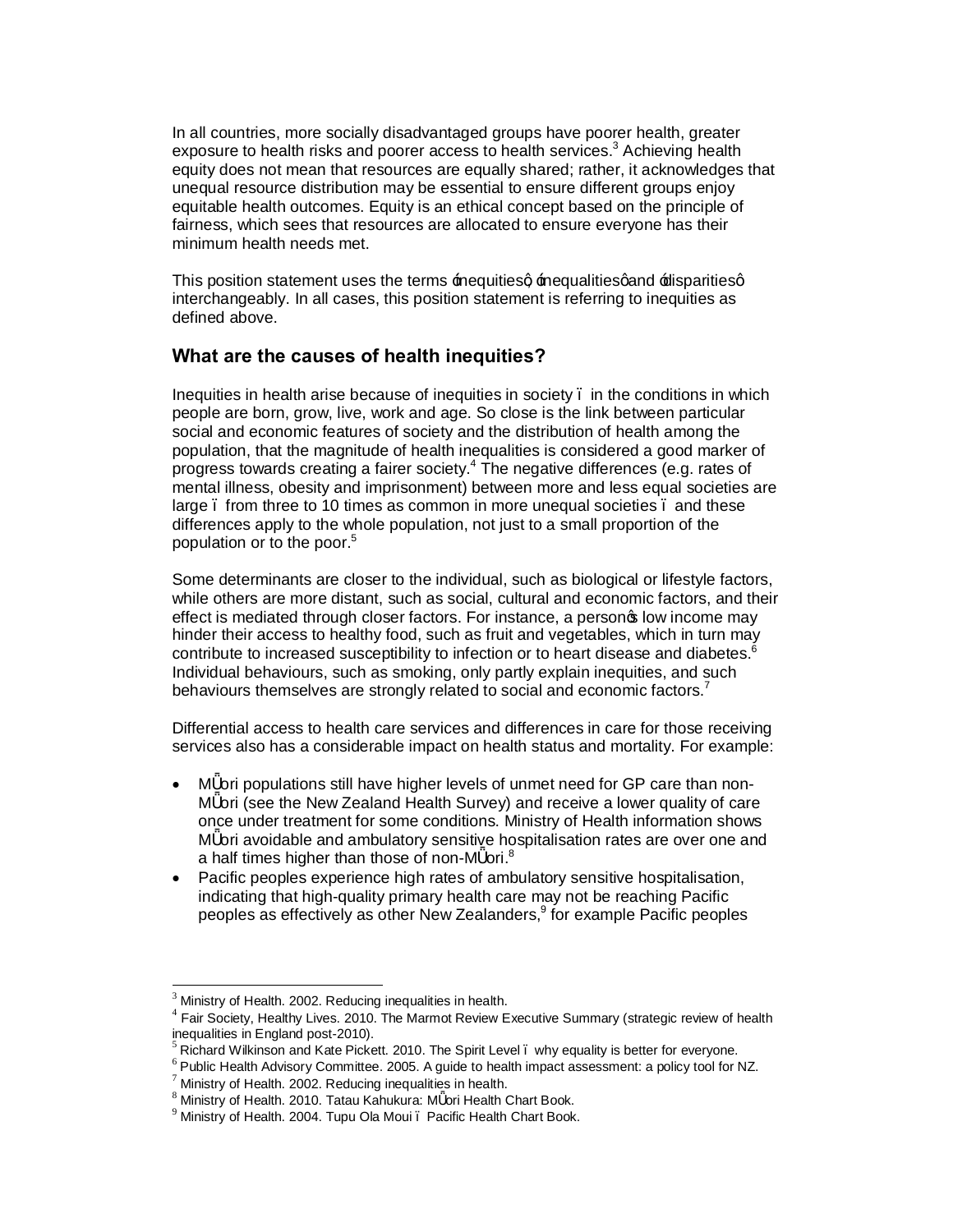require hospitalisations for cellulitis at a rate 1.5 times that of the total New Zealand population.<sup>10</sup>

One of the largest determinants of health is income. In general, lower incomes are associated with higher morbidity and mortality for many illnesses and injuries.<sup>11</sup> The differential position of M ori in the labour market (i.e. both having a job or not and the type of job or occupation) accounted for a significant proportion of the widening gaps in mortality rates between M ori and non-M ori during the 1980s and 1990s.<sup>12</sup>

In all countries, socioeconomic differences are linked with differences in health outcomes for children.<sup>13</sup> People with higher socioeconomic position in society have a greater array of life chances and more opportunities to lead a flourishing life. They also have better health. What matters in determining mortality and health in a society is less the overall wealth of that society and more how evenly wealth is distributed. The more equally wealth is distributed the better the health of that society.<sup>14</sup>

Substantial international evidence shows that adult unemployment, welfare dependence, violence and ill health are largely the results of negative factors in the early years.<sup>15</sup> Factors such as parental income and maternal education are associated with almost every measure of child health and wellbeing. Two common explanations for unhealthy children becoming unhealthy adults are learned behaviours from parents and the long-term impacts of childhood exposure to environmental hazards, such as cigarette smoke and mouldy housing. Poor health is directly linked to poor housing and housing infrastructure.<sup>16</sup> The quality of the in-utero environment has also been identified as contributing to health into adulthood.<sup>17</sup>

There are some differences in the burden of disease between races that are determined by genetics. However, persistent ethnic disparities suggest there are other features of society that produce ill health in M ori and other groups, such as Pacific people. Institutional racism and the effects of colonisation and land confiscations (e.g. by narrowing the M ori economic base and reducing M ori political influence) may play an important part in contributing to inequalities.<sup>18</sup> Racism affects health partly because indigenous and minority populations tend to experience less favourable social and economic circumstances and access to health care, and partly because of the more direct psychosocial stress that racism engenders.<sup>1</sup>

Analysis of the 2002/03 New Zealand Health Survey showed M ori reported the highest prevalence of ever experiencing racial discrimination (34 percent), followed

 $10$  F Sopoaga et al. 2011. Causes of excess hospitalisations among Pacific peoples in New Zealand: implications for primary care. J Prim Health Care 2010 cited in BPAC. Best Practice Journal. Skin Infections in Pacific peoples.

 $11$  B Robson, D Cormack, F Cram. 2007. Hauora: M ori standards of health IV. Chapter 3 social and economic indicators.<br><sup>12</sup> B Robson, D Cormack, F Cram. 2007. Hauora: M ori standards of health IV. Chapter 3 social and

economic indicators.<br><sup>13</sup> Public Health Advisory Committee. 2010. The Best Start in Life: Achieving effective action on child

health and wellbeing.

Richard Wilkinson and Kate Pickett. 2010. The Spirit Level . why equality is better for everyone.

<sup>&</sup>lt;sup>15</sup> Public Health Advisory Committee. 2010. The Best Start in Life: Achieving effective action on child health and wellbeing.

<sup>&</sup>lt;sup>16</sup> Gary Garner. 2006. The inter-relationship between housing and health outcomes. In Proceedings<br>Pacific Rim Real Estate Society Conference University of Auckland.

 $17$  Public Health Advisory Committee. 2010. The Best Start in Life: Achieving effective action on child health and wellbeing.

 $^{18}$  Public Health Advisory Committee. 2005. A guide to health impact assessment: a policy tool for NZ.  $^{19}$  Ministry of Health. 2002. Reducing inequalities in health.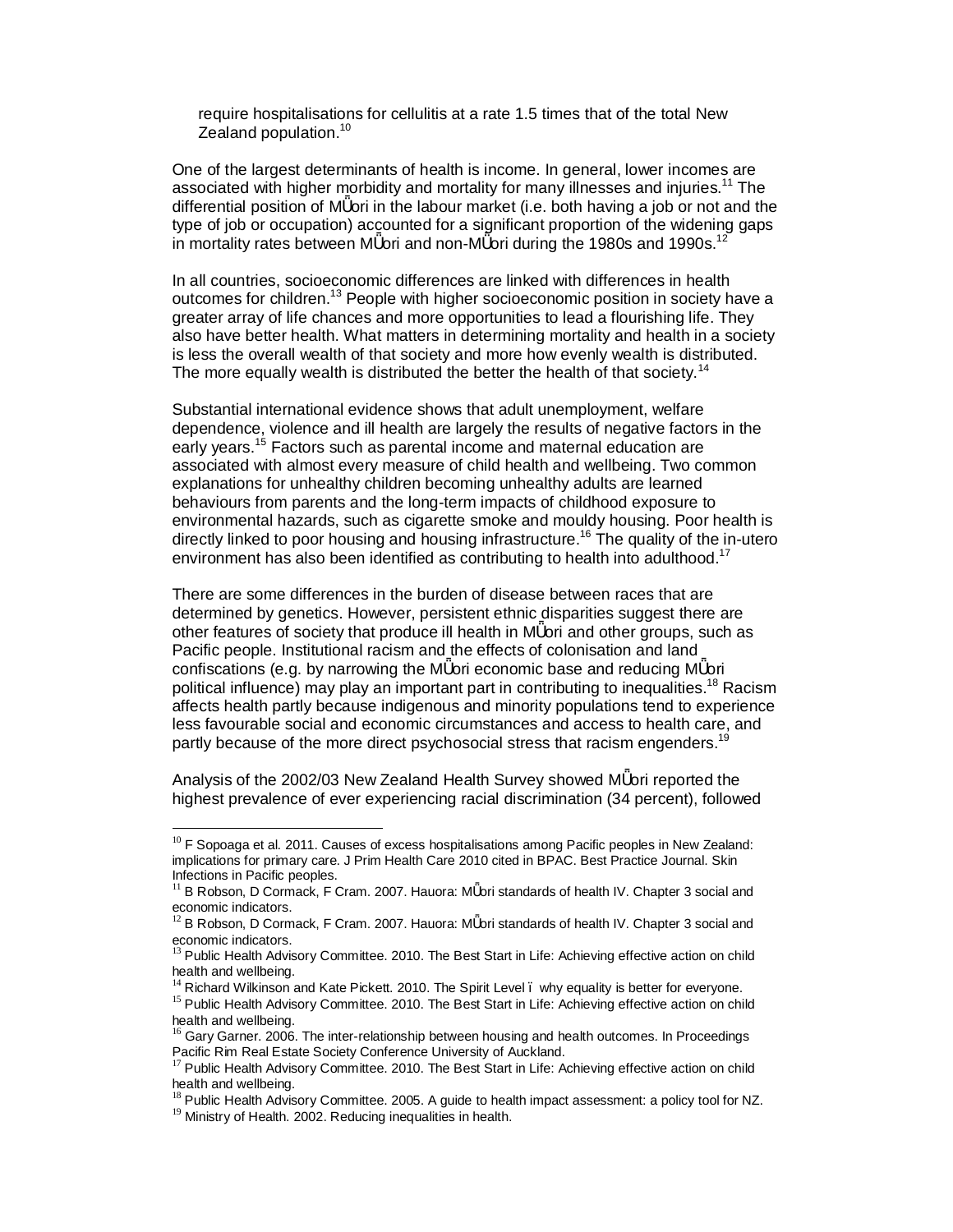by similar levels among Asian (28 percent) and Pacific groups (25 percent). In that survey, experience of racial discrimination was significantly linked to poorer health outcomes for all ethnic groups and, combined with socioeconomic differences, appeared to account for many of the health inequalities between M ori and Europeans.<sup>20</sup> M ori, Pacific and Asian groups all reported higher levels of unfair treatment by a health professional (ever) compared with Europeans.

These inequalities exist throughout life – from birth, through childhood, adolescence and adulthood, and into old age. Disadvantage early in life also influences disadvantage and health in later life. Disadvantage therefore takes a cumulative toll on an individual  $\boldsymbol{\mathfrak{s}}$  health over his or her lifetime, as well as across generations.<sup>21</sup>

#### **What kind of health inequities do we have in New Zealand?**

There is considerable evidence in New Zealand of significant inequalities in health between socioeconomic groups, ethnic groups, people living in different geographical regions and males and females.<sup>22</sup> A national survey identified the populations subject to inequalities and disadvantage as M ori, Pacific, low socioeconomic quintile, lowincome workers, who had difficulty accessing health services during working hours, rural, elderly, disabled, migrants, refugees, those with poor English language skills, and those living in specified localities.<sup>23</sup> As described above, the health system itself also contributes to health inequities.

In New Zealand, ethnic identity is an important dimension of health inequities. M ori and Pacific people experience lower life expectancy and health disadvantage across most mortality and morbidity indicators compared to Europeans, as well as socioeconomic disadvantage in areas such as housing, education, income and employment.<sup>24</sup> In New Zealand, ethnic inequalities between M ori and non-M ori are the most consistent and compelling inequities in health.<sup>25</sup> An analysis of socioeconomic position and health status data identifies three distinct types of ethnic inequalities in health in New Zealand. These have been described as the distribution gap, the outcome gap and the gradient gap.

The **distribution** of the ethnic M ori group is sharply skewed towards the most deprived deciles, with only 3 percent in decile 1 and 26 percent in decile 10 meshblocks. <sup>26</sup> In society where privilege and deprivation are independent of ethnicity, M ori and non-M ori would be equally distributed through the deciles.

 $^{20}$  R Harris et al. 2012. The pervasive effects of racism: Experiences of racial discrimination in New Zealand over time and associations with multiple health domains. Social Science & Medicine 74. <sup>21</sup> Ministry of Health. 2002. Reducing inequalities in health.

 $^{22}$  Ministry of Health. 2004. A health equity assessment tool (equity lens) for tackling inequalities in

health.

Sheridan et al. 2011. Health equity in the New Zealand health care system: a national survey. International Journal for Equity in Health.<br><sup>24</sup> R Harris et al. 2012. The pervasive effects of racism: Experiences of racial discrimination in New

Zealand over time and associations with multiple health domains. Social Science & Medicine 74.  $^{25}$  P Reid and B Robson. 2007. Hauora: M ori standards of health IV. chapter 1 Understanding health

inequities.<br> $^{26}$  The meshblock is the smallest geographic unit for which statistical data is collected and processed by Statistics New Zealand. A meshblock is a defined geographic area, varying in size from part of a city block to large areas of rural land. Each meshblock abuts against another to form a network covering all of New Zealand, including coasts and inlets, and extending out to the 200-mile economic zone. Meshblocks are added together to build upqlarger geographic areas, such as area units and urban areas. They are also the principal unit used to draw up and define electoral district and local authority boundaries.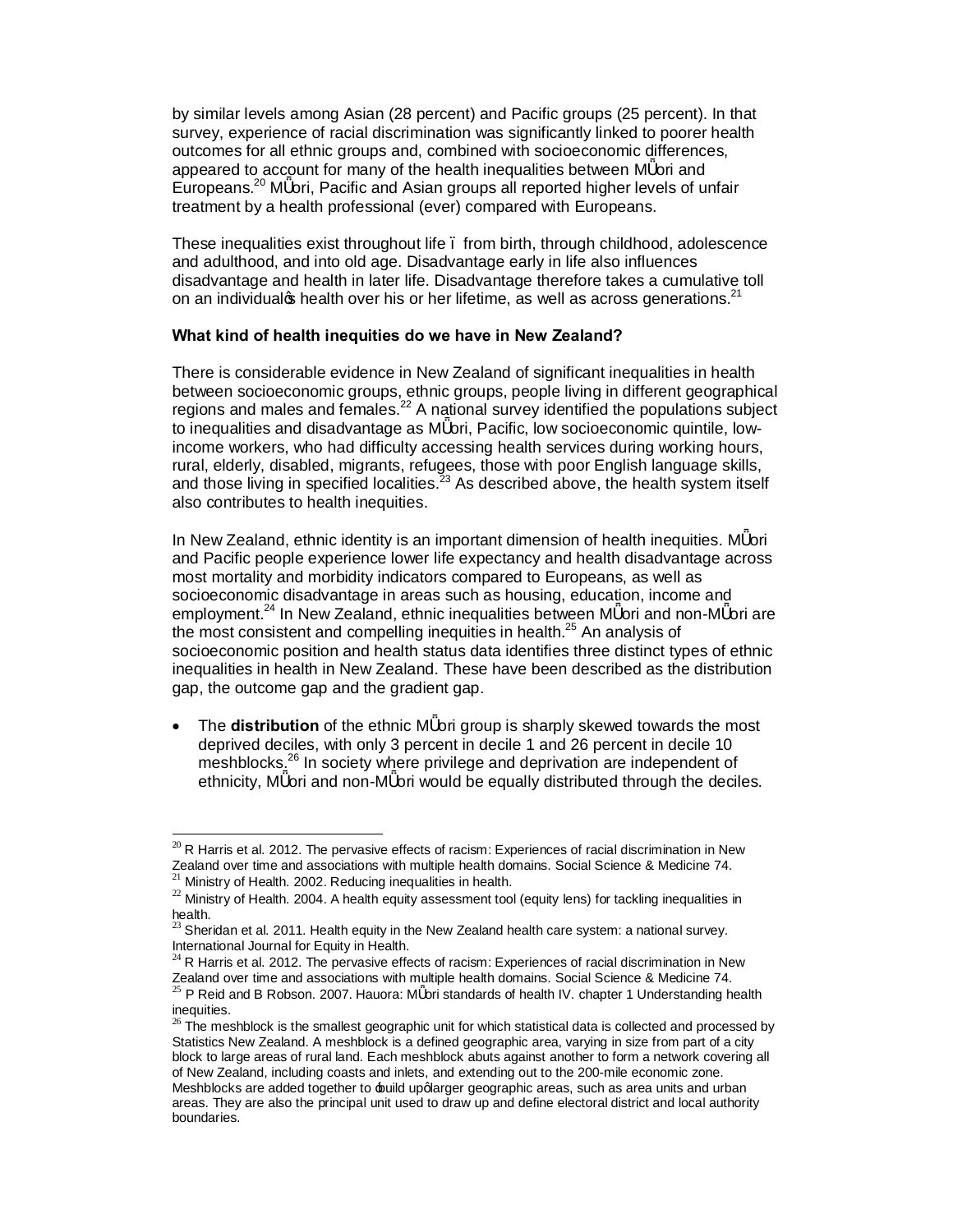- · The health **outcomes** of M ori are different from non-M ori even after controlling for deprivation.
- · The **gradient** gap describes the relationship between ethnicity and increasing deprivation. It is as if the effect of increasing deprivation compounds risk for M ori whereas P keh do not seem to be subject to this effect. The gradient gap is demonstrated in mortality data, but is generally not evident in hospitalisation data $27$

New Zealand research suggests life expectancy and other measures of health status are similar in rural and urban areas. The gap between M ori and non-M ori life expectancy is present in both rural and urban areas and rural M ori have a slightly shorter life expectancy than urban M ori.<sup>28</sup> In rural areas, a larger proportion of M ori are in NZDep quintile five (high deprivation) areas than are M ori in urban areas. There is a direct correlation between rural areas with high levels of deprivation and the proportion of M ori in the community. Deprivation accentuates the impacts of rurality, and together they can result in poorer health outcomes. Many rural M ori have high levels of deprivation and poor health.<sup>29</sup>

### **How can we achieve health equity by eliminating health inequities?**

The College is committed to achieving health equity in Aotearoa/New Zealand and believes government must place greater emphasis on eliminating health inequities between population groups. The Ministry of Health has a framework for action which entails developing and implementing comprehensive strategies at four levels:

- · The underlying social and economic determinants of health
- · Factors that are intermediate between socioeconomic determinants and health, such as behaviour, environment and material resources
- · Health and disability support services
- The feedback effect of ill health on socioeconomic position

A focus on the social and economic determinants of health has widespread support in the literature; however, most of these lie beyond what is traditionally seen as the mandate of the health sector. Despite this, the College believes the health sector can help target the social and economic determinants of health. The College supports:

- initiatives in other sectors that contribute to improving health outcomes (e.g. improvements in housing for low-income communities with poorer-quality housing could potentially prevent ill health and reduce inequalities<sup>30</sup>)
- Government routinely undertaking health equity assessment of all new and existing policies, programmes and initiatives across other sectors, such as education, housing, labour, economic development, justice, transport and social welfare
- health sector input into policies and services in other sectors to maximise health gain and address existing health inequities and ensure they are not exacerbated
- health sector advocacy for and actively encouraging inter-sectoral approaches to addressing the social determinants of health $31$

<sup>&</sup>lt;sup>27</sup> P Reid, B Robson and C Jones. 2000. Disparities in health: common myths and uncommon truths.<br>Pacific Health Dialog Vol 7 No 1.

 $^{28}$  National Health Committee. 2010. Rural Health: Challenges of Distance, Opportunities for Innovation.

<sup>&</sup>lt;sup>29</sup> National Health Committee. 2010. Rural Health: Challenges of Distance, Opportunities for Innovation.<br><sup>30</sup> P Howden-Chapman et al. 2007. Effects of insulating existing houses on health inequality: cluster

randomised study in the community. BMJ 39070.573032.80<br><sup>31</sup> New Zealand Medical Association. Health Equity Position Statement. 2011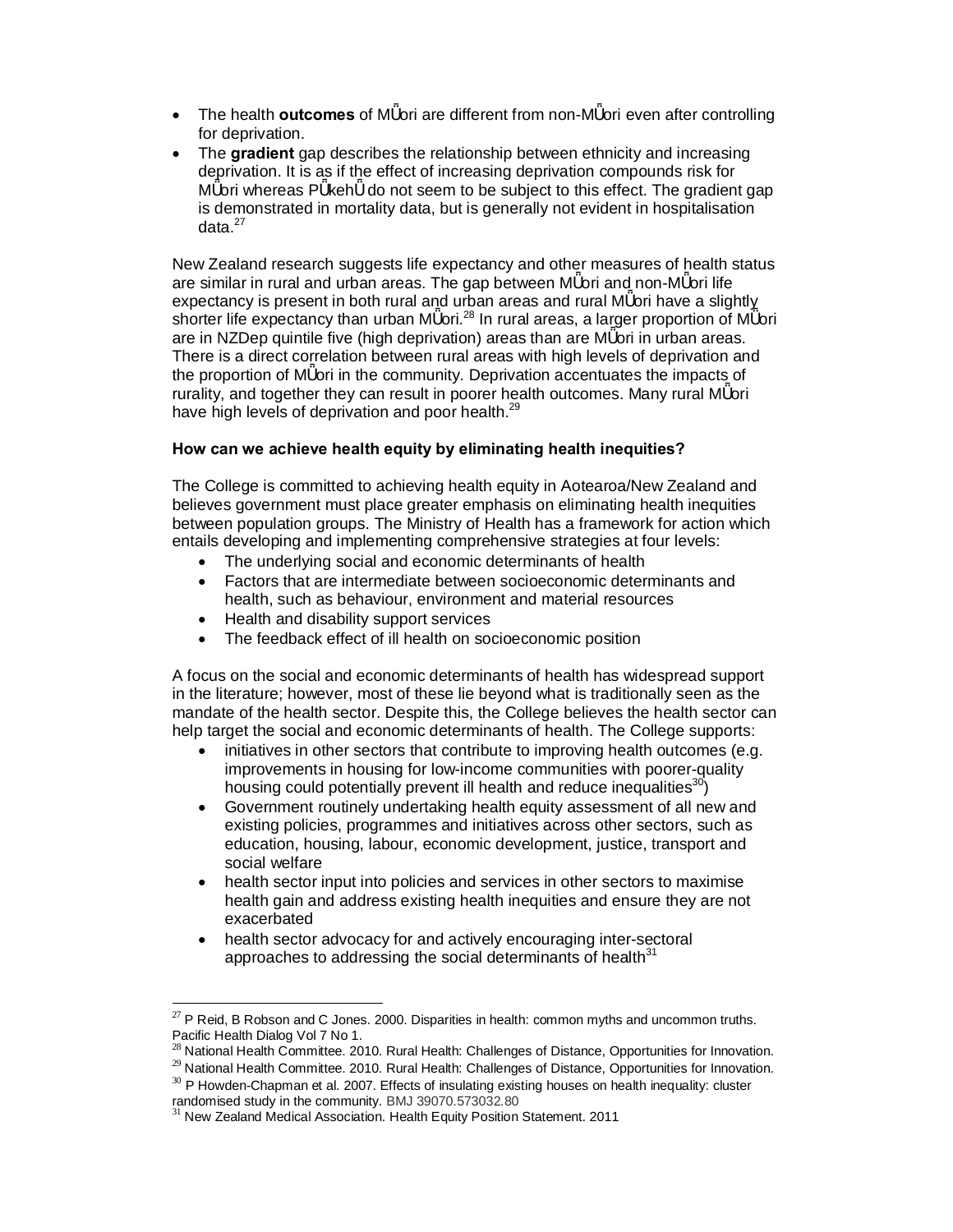· working collaboratively with other sectors to address the social determinants of health.

The health sector also has a direct role at the strategic level; it should ensure its own policies are directed towards an equitable distribution of health resources in relation to inequalities in health status, including ethnic and geographical inequities.

Health and disability services can contribute to reducing inequalities if they:

- ensure equity of access to care by distributing resources in relation to need, as defined in collaboration with local communities (equity of access means access proportionate to need, not necessarily the same access for everyone)
- · remove barriers, however defined, that inhibit the effective use of services by disadvantaged groups.<sup>32</sup>

The Public Health Advisory Committee and British Royal College of Physicians support health care services being better integrated into the community as a means to reduce access barriers for disadvantaged communities and improve child health. This requires engagement with the community to improve access to services. The College supports this position.

In New Zealand, integrated services for vulnerable families, such as wh nau ora, provide a model for delivering wh nau-centred services in an appropriate way. GPs are encouraged to make links with integrated services, including wh nau ora providers, and contribute where appropriate. Such links will contribute to practices developing active relationships with local M ori organisations, providers, groups and wh nau as required under *Aiming for Excellence*, the College was quality standard for general practice*.* They may also enable College members to refer patients on to other services. The College also supports  $\pm$ y M ori for M ori/for allgapproaches. these are co-ordinated, Treaty-based and provide self-determination – but recognises that addressing health inequities for M ori is a matter of fairness and social justice, and is the responsibility of everyone, not just M ori.

## *Primary health care*

The World Health Organization notes that health care systems have better health outcomes when they are built on primary health care. The Ministry of Health has also emphasised the role of appropriate primary health care in addressing M ori and Pacific health inequities. The College agrees that appropriate and accessible primary health care is one key aspect to reducing health inequities in Aotearoa/New Zealand. A primary health care system can only improve health outcomes if it exists in an environment that encourages continuity of care for patients, is well coordinated and collaborative, is adequately funded, and primary and secondary services are well integrated.<sup>33</sup> General practice plays a pivotal role in providing primary health care.

The College encourages GPs and general practices to think about the health of population groups alongside the health of individuals. Features of a population health approach, such as a concern for equity, community participation, teamwork and attention to the determinants of health, enhance general practice care rather than undermine it. $34$  A population health approach to primary care delivers both highquality individual care and places an emphasis on equity, community participation,

 $^{32}$  Ministry of Health. Reducing inequalities in health. September 2002<br> $^{33}$  Royal New Zealand College of General Practitioners. The value of general practice. 2002<br> $^{34}$  Pat Neuwelt et al. Putting population health No 1290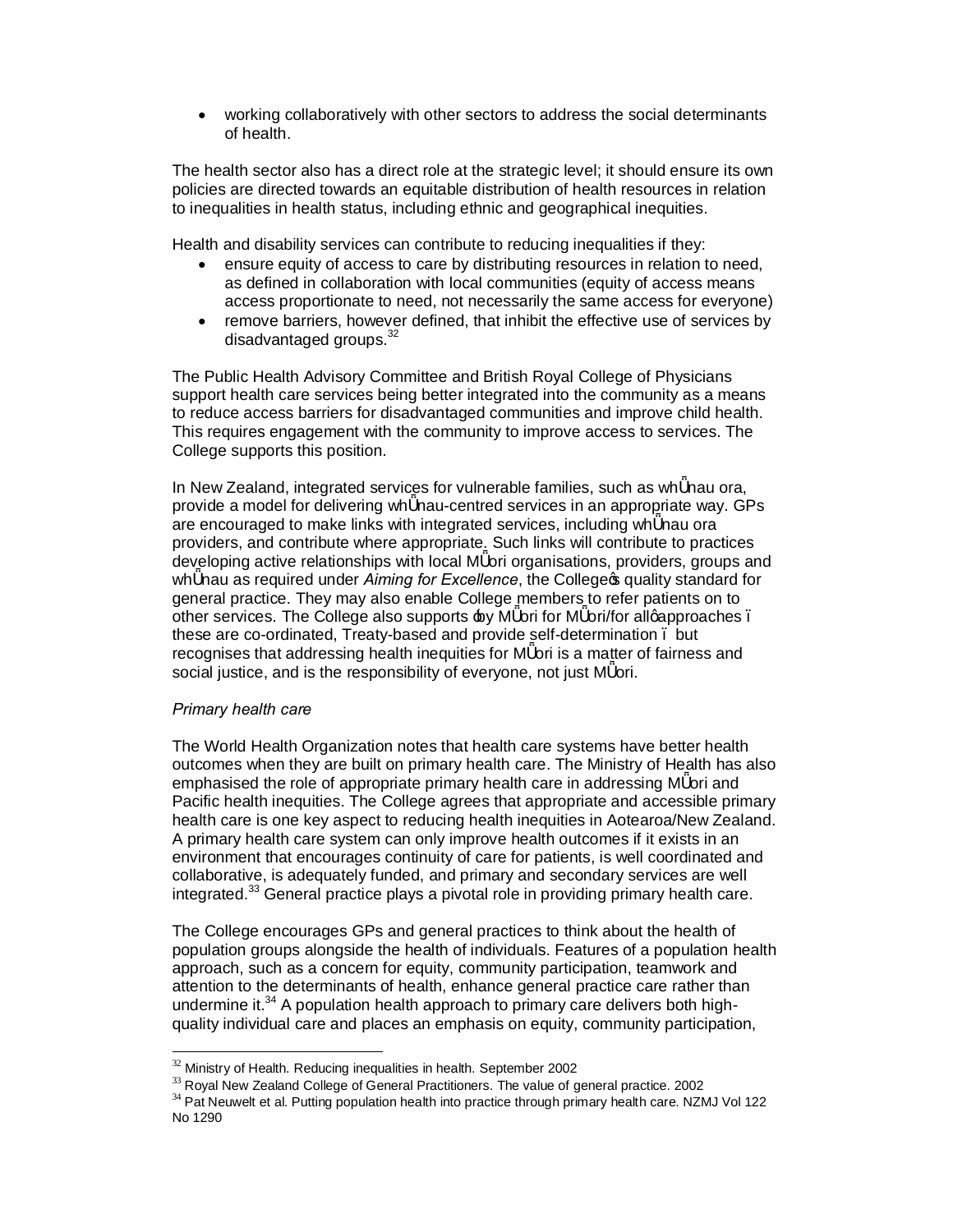and social determinants of health.<sup>35</sup> This will involve GPs communicating with patients in ways that support and encourage patients to self-manage their conditions. It will also include, but is not limited to, GPs monitoring inequities within their practice populations and regularly reassessing their own practices to ensure that treatment and management decisions contribute to improving health equity for both individuals and communities. This necessitates routine collection of ethnicity data. *Aiming for Excellence* involves the practice collecting, documenting and auditing patient ethnicity data consistent with the Health Information Privacy Code 1994 and the Ministry of Health ethnicity data protocols for the health and disability sector. The College also encourages general practice teams to work with wh nau across primary care and offer wh nau-centred services where possible.<sup>36</sup>

Both the Public Health Advisory Committee and the Marmot Review advocate for proportional universalism as a means of focusing action to reduce health inequities. Proportional universalism is a universal approach to policy and service provision with increasing scale and intensity across the gradient of inequities with those most in need receiving more intensive services. The blend is important from an equity perspective because it provides essential preventive services for the whole population while also targeting at-risk groups and providing treatment and support for those with existing needs.<sup>37</sup>

The College supports the principle of proportional universalism, as such an approach ensures those who are advantaged do not disproportionately benefit. This requires funding models for primary health care that provide extra financial support or incentives to GPs and other primary health care professionals to provide high-quality and appropriate care for disadvantaged patients and population groups.

If we are to continue with a capitation model, then capitation values should be based on epidemiological or socioeconomic need factors.<sup>38</sup> Funding models need to take into account the higher health needs of disadvantaged populations, the greater cost in delivering health care to health illiterate individuals, the effectiveness of the 15 minute consultation model, which does not distribute time according to need, and the reduced ability for these populations to meet the costs of the health services they need. The College recognises this as a matter of urgency as the present funding model provides financial disincentives to caring for these populations. The College supports a review of the funding model for primary health care to ensure funding is targeted towards the most disadvantaged.

Investment in the early years provides one of the greatest potentials to reduce health inequalities within a generation. Action to reduce health inequalities must start before birth and be followed through the life of the child. Only then can the close links between early disadvantage and poor outcomes throughout life be broken. Giving every child the best start in life is crucial to reducing health inequalities across the life course.<sup>39</sup> The College urges the Government to reduce financial barriers to health services for low-income families by providing free primary health care, including after hours, to low-income families. This should be taken into account in a review of the funding model for primary health care.

 $35$  Pat Neuwelt et al. Putting population health into practice through primary health care. NZMJ Vol 122<br>No 1290.

<sup>&</sup>lt;sup>36</sup> The Royal New Zealand College of General Practitioners. 2011. Aiming for Excellence 2011-2014.  $37$  Public Health Advisory Committee. 2010. The Best Start in Life: Achieving effective action on child health and wellb

 $\frac{38}{3}$  Finn Diderichsen. 2004. Resource Allocation for health equity: issues and methods. World Bank.  $\frac{39}{2}$  Fair Society, Healthy Lives. 2010. The Marmot Review Executive Summary (strategic review of health inequalities in England post-2010).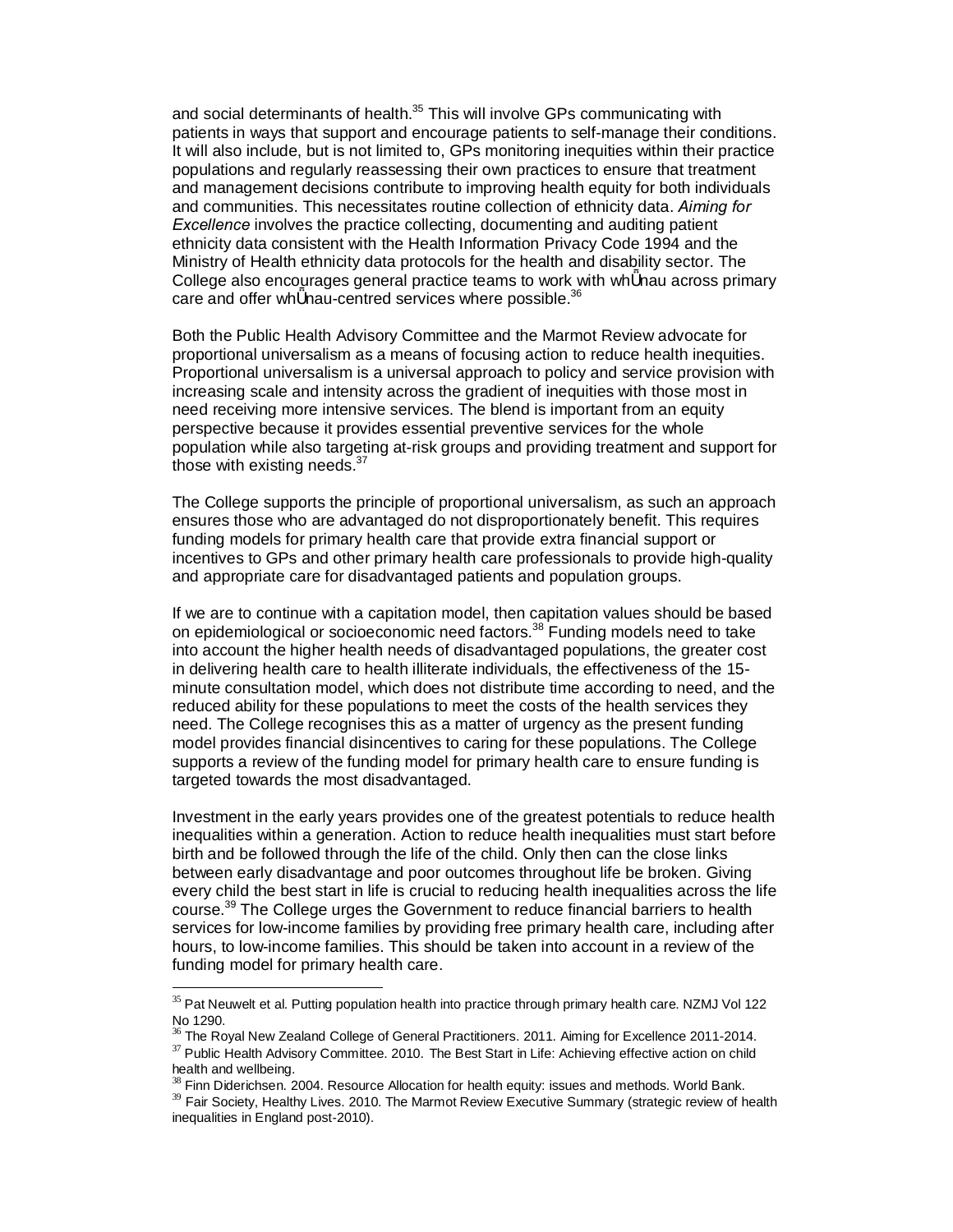#### *Workforce*

One way to increase the effectiveness of primary health care services is to ensure greater numbers of M ori and Pacific GPs, and other health professionals, and to improve the cultural competence of all health professionals and providers. The College is committed to embedding education on health inequities and social determinants of health within the College **General Practice Education Programme** (GPEP) curriculum, and ongoing training for GPs. Furthermore, the College has an expectation that both New Zealand- and overseas-trained medical graduates have a comprehensive understanding of these matters. GPEP curriculum domains and statements include a number of core competencies related to health equity that Fellows of the College are required to meet. For example, Fellows of the College are able to:

- · demonstrate culturally competent behaviours in all aspects of practice
- · understand and apply the principles of the Treaty of Waitangi to general practice
- identify the societal, cultural, economic, spiritual, gender, environmental, geographic, demographic, occupational and other factors that impact on health and illness
- · identify a range of factors that impact on accessing health services and resources and develop appropriate responses.

It is acknowledged that these core competencies have historically not been given the recognition that they deserve; however, the College is committed to ensuring these competencies are thoroughly embedded throughout the GPEP and valued as highly as other core competencies.

### *Lifestyle factors*

There are lifestyle factors affecting health over which individuals may have a greater level of control. These include whether someone smokes, exercises, eats healthy food and how much alcohol they drink. As outlined above, these factors are also influenced by income and the other determinants of health. Alcohol and smoking dependence and illicit drug use are both responses to social breakdown and significant contributors to further escalation of health inequities. These substances are a large drain on peoplec incomes, reduce participation in society, and are a large cause of ill health and premature death.<sup>40</sup>

Many of the key health behaviours significant to the development of chronic disease follow the social gradient: smoking, obesity, lack of physical activity, unhealthy nutrition.41 Good nutrition is crucial and begins in utero with adequately nourished mothers.42 Children in families with significant financial hardship are less likely to be able to eat healthy food. Obesity is greater and oral health status is poorer in children from food insecure families. Levels of obesity tend to be lower in countries where income differences are smaller.<sup>43</sup> Poor dental health compounds inequities and their effect on health. Chronic caries and periodontitis contribute to poor health outcomes including cardiovascular, respiratory and diabetes outcomes. <sup>44</sup> The high rates of

 $40$  Australian Medical Association. 2007. Position statement  $\ldots$  social determinants of health and the prevention of health inequities.

Fair Society, Healthy Lives. 2010. The Marmot Review Executive Summary (strategic review of health inequalities in England post-2010).<br><sup>42</sup> World Health Organization. 2008. Closing the gap in a generation . health equity through action on

the social determinants of health.<br><sup>43</sup> Richard Wilkinson and Kate Pickett. 2010. The Spirit Level . why equality is better for everyone.

 $44$  Sarah Wamala et al. Inequity in access to dental care services explains current socioeconomic disparities in oral health: The Swedish National Surveys of Public Health 2004-2005.